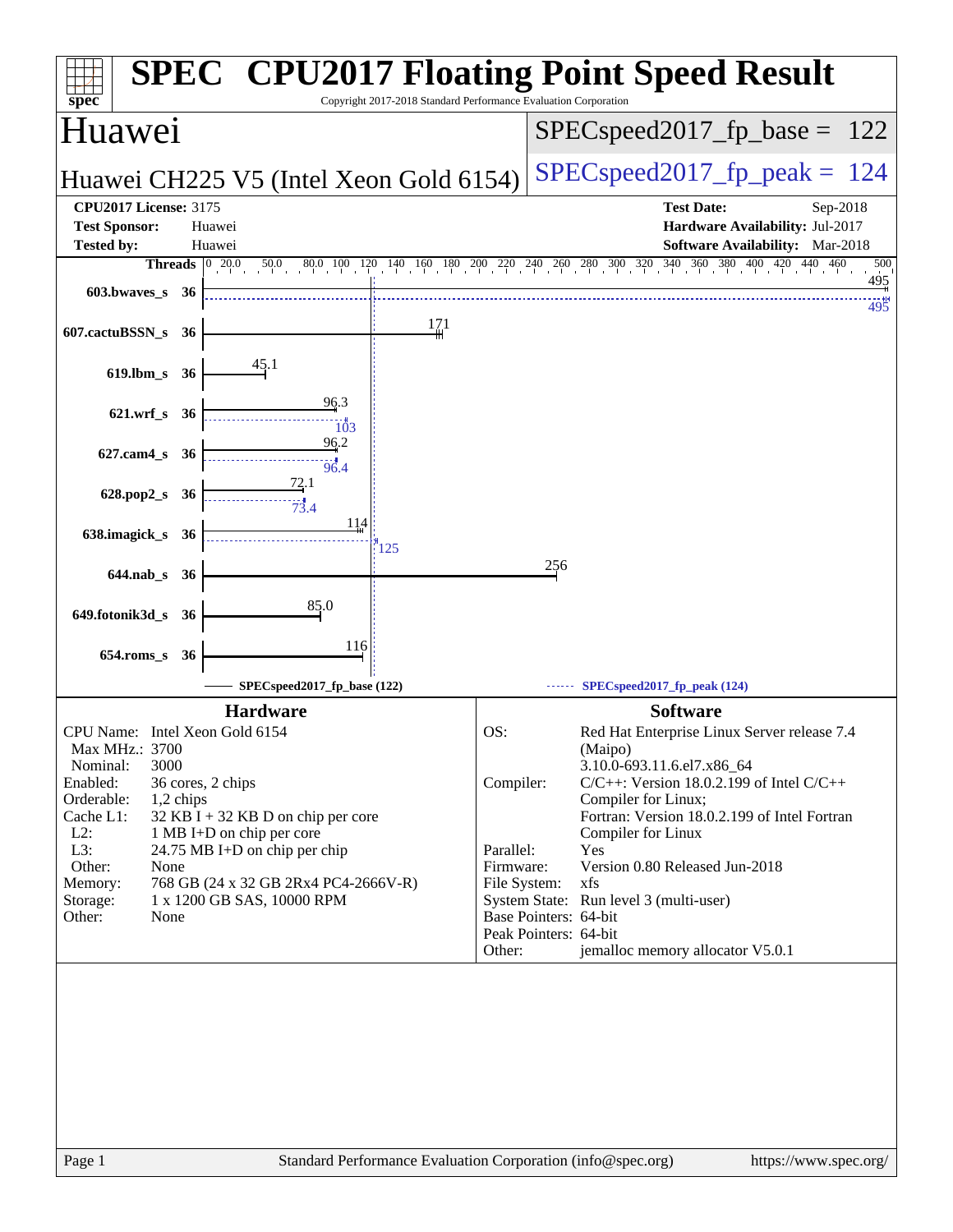#### **[spec](http://www.spec.org/) [SPEC CPU2017 Floating Point Speed Result](http://www.spec.org/auto/cpu2017/Docs/result-fields.html#SPECCPU2017FloatingPointSpeedResult)** Copyright 2017-2018 Standard Performance Evaluation Corporation Huawei Huawei CH225 V5 (Intel Xeon Gold 6154) SPECspeed 2017 fp peak  $= 124$ SPECspeed2017 fp base =  $122$ **[CPU2017 License:](http://www.spec.org/auto/cpu2017/Docs/result-fields.html#CPU2017License)** 3175 **[Test Date:](http://www.spec.org/auto/cpu2017/Docs/result-fields.html#TestDate)** Sep-2018 **[Test Sponsor:](http://www.spec.org/auto/cpu2017/Docs/result-fields.html#TestSponsor)** Huawei **[Hardware Availability:](http://www.spec.org/auto/cpu2017/Docs/result-fields.html#HardwareAvailability)** Jul-2017 **[Tested by:](http://www.spec.org/auto/cpu2017/Docs/result-fields.html#Testedby)** Huawei **[Software Availability:](http://www.spec.org/auto/cpu2017/Docs/result-fields.html#SoftwareAvailability)** Mar-2018 **[Results Table](http://www.spec.org/auto/cpu2017/Docs/result-fields.html#ResultsTable) [Benchmark](http://www.spec.org/auto/cpu2017/Docs/result-fields.html#Benchmark) [Threads](http://www.spec.org/auto/cpu2017/Docs/result-fields.html#Threads) [Seconds](http://www.spec.org/auto/cpu2017/Docs/result-fields.html#Seconds) [Ratio](http://www.spec.org/auto/cpu2017/Docs/result-fields.html#Ratio) [Seconds](http://www.spec.org/auto/cpu2017/Docs/result-fields.html#Seconds) [Ratio](http://www.spec.org/auto/cpu2017/Docs/result-fields.html#Ratio) [Seconds](http://www.spec.org/auto/cpu2017/Docs/result-fields.html#Seconds) [Ratio](http://www.spec.org/auto/cpu2017/Docs/result-fields.html#Ratio) Base [Threads](http://www.spec.org/auto/cpu2017/Docs/result-fields.html#Threads) [Seconds](http://www.spec.org/auto/cpu2017/Docs/result-fields.html#Seconds) [Ratio](http://www.spec.org/auto/cpu2017/Docs/result-fields.html#Ratio) [Seconds](http://www.spec.org/auto/cpu2017/Docs/result-fields.html#Seconds) [Ratio](http://www.spec.org/auto/cpu2017/Docs/result-fields.html#Ratio) [Seconds](http://www.spec.org/auto/cpu2017/Docs/result-fields.html#Seconds) [Ratio](http://www.spec.org/auto/cpu2017/Docs/result-fields.html#Ratio) Peak** [603.bwaves\\_s](http://www.spec.org/auto/cpu2017/Docs/benchmarks/603.bwaves_s.html) 36 119 496 **[119](http://www.spec.org/auto/cpu2017/Docs/result-fields.html#Median) [495](http://www.spec.org/auto/cpu2017/Docs/result-fields.html#Median)** 119 495 36 119 498 **[119](http://www.spec.org/auto/cpu2017/Docs/result-fields.html#Median) [495](http://www.spec.org/auto/cpu2017/Docs/result-fields.html#Median)** 120 493 [607.cactuBSSN\\_s](http://www.spec.org/auto/cpu2017/Docs/benchmarks/607.cactuBSSN_s.html) 36 98.4 169 96.3 173 **[97.5](http://www.spec.org/auto/cpu2017/Docs/result-fields.html#Median) [171](http://www.spec.org/auto/cpu2017/Docs/result-fields.html#Median)** 36 98.4 169 96.3 173 **[97.5](http://www.spec.org/auto/cpu2017/Docs/result-fields.html#Median) [171](http://www.spec.org/auto/cpu2017/Docs/result-fields.html#Median)** [619.lbm\\_s](http://www.spec.org/auto/cpu2017/Docs/benchmarks/619.lbm_s.html) 36 116 45.0 **[116](http://www.spec.org/auto/cpu2017/Docs/result-fields.html#Median) [45.1](http://www.spec.org/auto/cpu2017/Docs/result-fields.html#Median)** 116 45.2 36 116 45.0 **[116](http://www.spec.org/auto/cpu2017/Docs/result-fields.html#Median) [45.1](http://www.spec.org/auto/cpu2017/Docs/result-fields.html#Median)** 116 45.2 [621.wrf\\_s](http://www.spec.org/auto/cpu2017/Docs/benchmarks/621.wrf_s.html) 36 137 96.6 **[137](http://www.spec.org/auto/cpu2017/Docs/result-fields.html#Median) [96.3](http://www.spec.org/auto/cpu2017/Docs/result-fields.html#Median)** 138 95.5 36 **[128](http://www.spec.org/auto/cpu2017/Docs/result-fields.html#Median) [103](http://www.spec.org/auto/cpu2017/Docs/result-fields.html#Median)** 127 104 129 103 [627.cam4\\_s](http://www.spec.org/auto/cpu2017/Docs/benchmarks/627.cam4_s.html) 36 91.3 97.1 **[92.1](http://www.spec.org/auto/cpu2017/Docs/result-fields.html#Median) [96.2](http://www.spec.org/auto/cpu2017/Docs/result-fields.html#Median)** 92.3 96.0 36 92.3 96.0 91.3 97.0 **[91.9](http://www.spec.org/auto/cpu2017/Docs/result-fields.html#Median) [96.4](http://www.spec.org/auto/cpu2017/Docs/result-fields.html#Median)** [628.pop2\\_s](http://www.spec.org/auto/cpu2017/Docs/benchmarks/628.pop2_s.html) 36 **[165](http://www.spec.org/auto/cpu2017/Docs/result-fields.html#Median) [72.1](http://www.spec.org/auto/cpu2017/Docs/result-fields.html#Median)** 163 72.8 165 72.0 36 161 73.7 163 72.9 **[162](http://www.spec.org/auto/cpu2017/Docs/result-fields.html#Median) [73.4](http://www.spec.org/auto/cpu2017/Docs/result-fields.html#Median)** [638.imagick\\_s](http://www.spec.org/auto/cpu2017/Docs/benchmarks/638.imagick_s.html) 36 129 112 125 115 **[127](http://www.spec.org/auto/cpu2017/Docs/result-fields.html#Median) [114](http://www.spec.org/auto/cpu2017/Docs/result-fields.html#Median)** 36 119 122 **[115](http://www.spec.org/auto/cpu2017/Docs/result-fields.html#Median) [125](http://www.spec.org/auto/cpu2017/Docs/result-fields.html#Median)** 114 126 [644.nab\\_s](http://www.spec.org/auto/cpu2017/Docs/benchmarks/644.nab_s.html) 36 **[68.2](http://www.spec.org/auto/cpu2017/Docs/result-fields.html#Median) [256](http://www.spec.org/auto/cpu2017/Docs/result-fields.html#Median)** 68.2 256 68.2 256 36 **[68.2](http://www.spec.org/auto/cpu2017/Docs/result-fields.html#Median) [256](http://www.spec.org/auto/cpu2017/Docs/result-fields.html#Median)** 68.2 256 68.2 256 [649.fotonik3d\\_s](http://www.spec.org/auto/cpu2017/Docs/benchmarks/649.fotonik3d_s.html) 36 107 85.1 **[107](http://www.spec.org/auto/cpu2017/Docs/result-fields.html#Median) [85.0](http://www.spec.org/auto/cpu2017/Docs/result-fields.html#Median)** 108 84.4 36 107 85.1 **[107](http://www.spec.org/auto/cpu2017/Docs/result-fields.html#Median) [85.0](http://www.spec.org/auto/cpu2017/Docs/result-fields.html#Median)** 108 84.4 [654.roms\\_s](http://www.spec.org/auto/cpu2017/Docs/benchmarks/654.roms_s.html) 36 136 116 **[136](http://www.spec.org/auto/cpu2017/Docs/result-fields.html#Median) [116](http://www.spec.org/auto/cpu2017/Docs/result-fields.html#Median)** 136 116 36 136 116 **[136](http://www.spec.org/auto/cpu2017/Docs/result-fields.html#Median) [116](http://www.spec.org/auto/cpu2017/Docs/result-fields.html#Median)** 136 116

**[SPECspeed2017\\_fp\\_base =](http://www.spec.org/auto/cpu2017/Docs/result-fields.html#SPECspeed2017fpbase) 122 [SPECspeed2017\\_fp\\_peak =](http://www.spec.org/auto/cpu2017/Docs/result-fields.html#SPECspeed2017fppeak) 124**

Results appear in the [order in which they were run.](http://www.spec.org/auto/cpu2017/Docs/result-fields.html#RunOrder) Bold underlined text [indicates a median measurement](http://www.spec.org/auto/cpu2017/Docs/result-fields.html#Median).

### **[Operating System Notes](http://www.spec.org/auto/cpu2017/Docs/result-fields.html#OperatingSystemNotes)**

Stack size set to unlimited using "ulimit -s unlimited"

### **[General Notes](http://www.spec.org/auto/cpu2017/Docs/result-fields.html#GeneralNotes)**

Environment variables set by runcpu before the start of the run: KMP\_AFFINITY = "granularity=fine,compact" LD\_LIBRARY\_PATH = "/spec2017/lib/ia32:/spec2017/lib/intel64:/spec2017/je5.0.1-32:/spec2017/je5.0.1-64" OMP\_STACKSIZE = "192M"

 Binaries compiled on a system with 1x Intel Core i7-6700K CPU + 32GB RAM memory using Redhat Enterprise Linux 7.5 Transparent Huge Pages enabled by default Prior to runcpu invocation Filesystem page cache synced and cleared with: sync; echo 3> /proc/sys/vm/drop\_caches Yes: The test sponsor attests, as of date of publication, that CVE-2017-5754 (Meltdown) is mitigated in the system as tested and documented. Yes: The test sponsor attests, as of date of publication, that CVE-2017-5753 (Spectre variant 1) is mitigated in the system as tested and documented. Yes: The test sponsor attests, as of date of publication, that CVE-2017-5715 (Spectre variant 2) is mitigated in the system as tested and documented. jemalloc, a general purpose malloc implementation built with the RedHat Enterprise 7.5, and the system compiler gcc 4.8.5 sources available from jemalloc.net or <https://github.com/jemalloc/jemalloc/releases>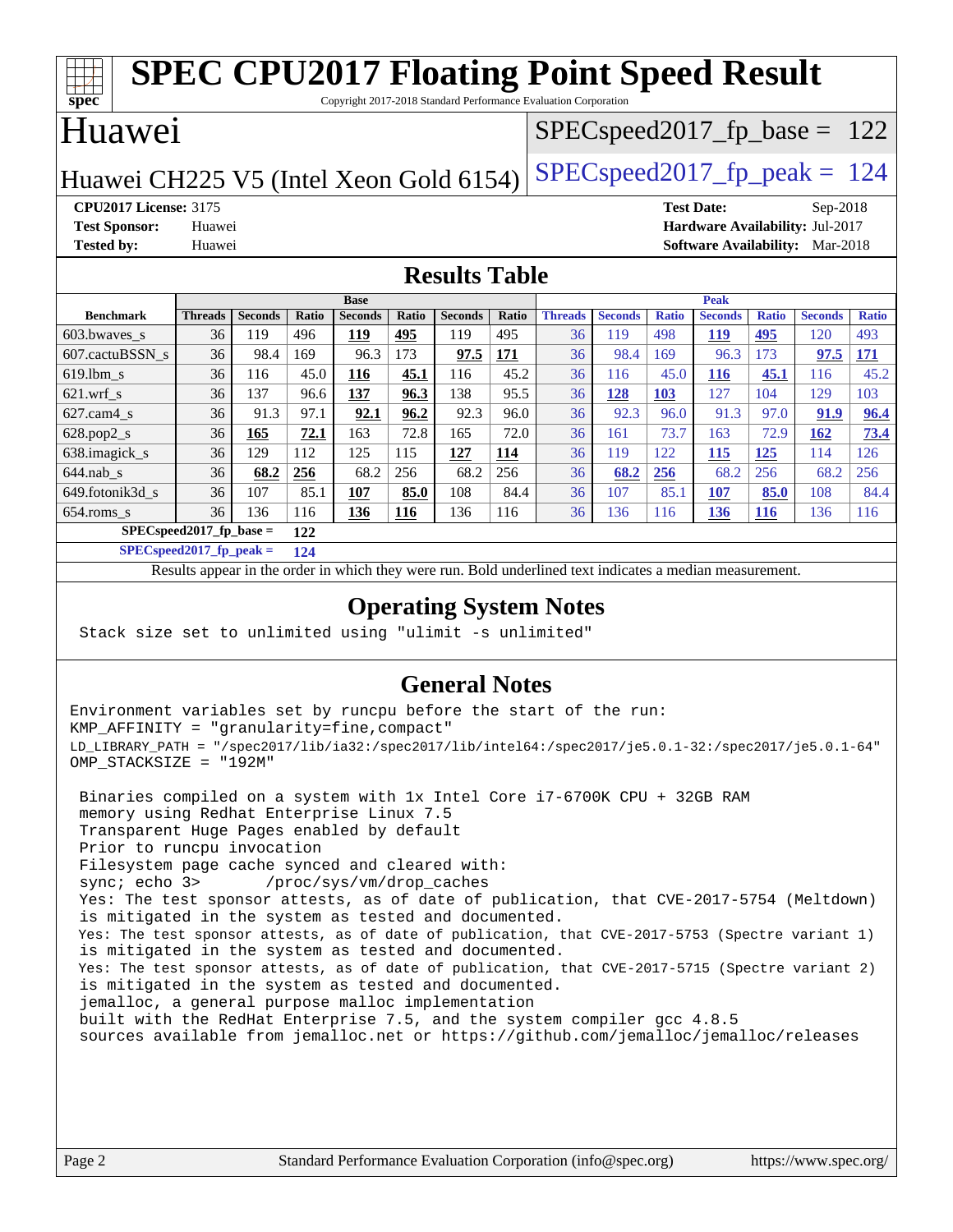### Page 3 Standard Performance Evaluation Corporation [\(info@spec.org\)](mailto:info@spec.org) <https://www.spec.org/> **[spec](http://www.spec.org/) [SPEC CPU2017 Floating Point Speed Result](http://www.spec.org/auto/cpu2017/Docs/result-fields.html#SPECCPU2017FloatingPointSpeedResult)** Copyright 2017-2018 Standard Performance Evaluation Corporation Huawei Huawei CH225 V5 (Intel Xeon Gold 6154) SPECspeed 2017 fp peak  $= 124$ SPECspeed2017 fp base =  $122$ **[CPU2017 License:](http://www.spec.org/auto/cpu2017/Docs/result-fields.html#CPU2017License)** 3175 **[Test Date:](http://www.spec.org/auto/cpu2017/Docs/result-fields.html#TestDate)** Sep-2018 **[Test Sponsor:](http://www.spec.org/auto/cpu2017/Docs/result-fields.html#TestSponsor)** Huawei **[Hardware Availability:](http://www.spec.org/auto/cpu2017/Docs/result-fields.html#HardwareAvailability)** Jul-2017 **[Tested by:](http://www.spec.org/auto/cpu2017/Docs/result-fields.html#Testedby)** Huawei **[Software Availability:](http://www.spec.org/auto/cpu2017/Docs/result-fields.html#SoftwareAvailability)** Mar-2018 **[Platform Notes](http://www.spec.org/auto/cpu2017/Docs/result-fields.html#PlatformNotes)** BIOS configuration: Power Policy Set to Load Balance Hyper-Threading Set to Disable XPT Prefetch Set to Enabled Sysinfo program /spec2017/bin/sysinfo Rev: r5797 of 2017-06-14 96c45e4568ad54c135fd618bcc091c0f running on localhost.localdomain Wed Sep 19 22:00:29 2018 SUT (System Under Test) info as seen by some common utilities. For more information on this section, see <https://www.spec.org/cpu2017/Docs/config.html#sysinfo> From /proc/cpuinfo model name : Intel(R) Xeon(R) Gold 6154 CPU @ 3.00GHz 2 "physical id"s (chips) 36 "processors" cores, siblings (Caution: counting these is hw and system dependent. The following excerpts from /proc/cpuinfo might not be reliable. Use with caution.) cpu cores : 18 siblings : 18 physical 0: cores 0 1 2 3 4 8 9 10 11 16 17 18 19 20 24 25 26 27 physical 1: cores 0 1 2 3 4 8 9 10 11 16 17 18 19 20 24 25 26 27 From lscpu: Architecture: x86\_64 CPU op-mode(s): 32-bit, 64-bit Byte Order: Little Endian CPU(s): 36 On-line CPU(s) list: 0-35 Thread(s) per core: 1 Core(s) per socket: 18 Socket(s): 2 NUMA node(s): 2 Vendor ID: GenuineIntel CPU family: 6 Model: 85 Model name:  $Intel(R)$  Xeon(R) Gold 6154 CPU @ 3.00GHz Stepping: 4 CPU MHz: 3001.000 CPU max MHz: 3001.0000 CPU min MHz: 1200.0000 BogoMIPS: 6000.00 Virtualization: VT-x L1d cache: 32K<br>
L1i cache: 32K  $L1i$  cache: L2 cache: 1024K L3 cache: 25344K **(Continued on next page)**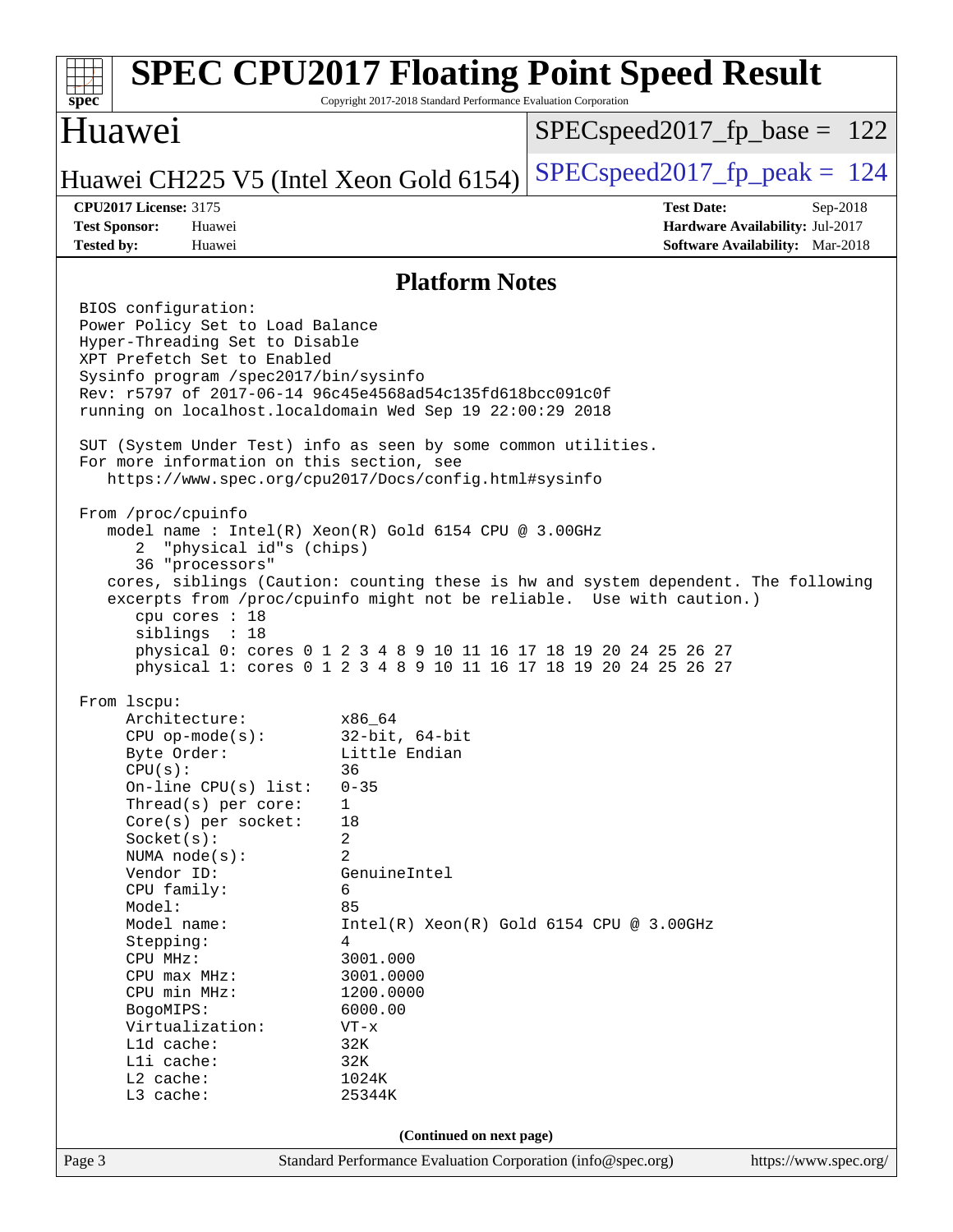| <b>SPEC CPU2017 Floating Point Speed Result</b><br>spec<br>Copyright 2017-2018 Standard Performance Evaluation Corporation                                                                                                                                                                                                                                                                                                                                                                                                                                                                                                                                                                                                                                                     |                                                                                                              |
|--------------------------------------------------------------------------------------------------------------------------------------------------------------------------------------------------------------------------------------------------------------------------------------------------------------------------------------------------------------------------------------------------------------------------------------------------------------------------------------------------------------------------------------------------------------------------------------------------------------------------------------------------------------------------------------------------------------------------------------------------------------------------------|--------------------------------------------------------------------------------------------------------------|
| Huawei                                                                                                                                                                                                                                                                                                                                                                                                                                                                                                                                                                                                                                                                                                                                                                         | $SPEC speed2017_fp\_base = 122$                                                                              |
| Huawei CH225 V5 (Intel Xeon Gold 6154)                                                                                                                                                                                                                                                                                                                                                                                                                                                                                                                                                                                                                                                                                                                                         | $SPEC speed2017_fp\_peak = 124$                                                                              |
| <b>CPU2017 License: 3175</b><br><b>Test Sponsor:</b><br>Huawei<br><b>Tested by:</b><br>Huawei                                                                                                                                                                                                                                                                                                                                                                                                                                                                                                                                                                                                                                                                                  | <b>Test Date:</b><br>$Sep-2018$<br>Hardware Availability: Jul-2017<br><b>Software Availability:</b> Mar-2018 |
| <b>Platform Notes (Continued)</b>                                                                                                                                                                                                                                                                                                                                                                                                                                                                                                                                                                                                                                                                                                                                              |                                                                                                              |
| NUMA node0 CPU(s):<br>$0 - 17$<br>NUMA nodel CPU(s):<br>$18 - 35$                                                                                                                                                                                                                                                                                                                                                                                                                                                                                                                                                                                                                                                                                                              |                                                                                                              |
| Flagg:<br>pat pse36 clflush dts acpi mmx fxsr sse sse2 ss ht tm pbe syscall nx pdpelgb rdtscp<br>lm constant_tsc art arch_perfmon pebs bts rep_good nopl xtopology nonstop_tsc<br>aperfmperf eagerfpu pni pclmulqdq dtes64 ds_cpl vmx smx est tm2 ssse3 fma cx16 xtpr<br>pdcm pcid dca sse4_1 sse4_2 x2apic movbe popcnt tsc_deadline_timer aes xsave avx<br>fl6c rdrand lahf_lm abm 3dnowprefetch epb cat_13 cdp_13 invpcid_single intel_pt<br>spec_ctrl ibpb_support tpr_shadow vnmi flexpriority ept vpid fsgsbase tsc_adjust<br>bmil hle avx2 smep bmi2 erms invpcid rtm cqm mpx rdt_a avx512f avx512dq rdseed adx<br>smap clflushopt clwb avx512cd avx512bw avx512vl xsaveopt xsavec xgetbvl cqm_llc<br>cqm_occup_llc cqm_mbm_total cqm_mbm_local dtherm ida arat pln pts | fpu vme de pse tsc msr pae mce cx8 apic sep mtrr pge mca cmov                                                |
| /proc/cpuinfo cache data<br>cache size : 25344 KB                                                                                                                                                                                                                                                                                                                                                                                                                                                                                                                                                                                                                                                                                                                              |                                                                                                              |
| From numactl --hardware WARNING: a numactl 'node' might or might not correspond to a<br>physical chip.<br>$available: 2 nodes (0-1)$<br>node 0 cpus: 0 1 2 3 4 5 6 7 8 9 10 11 12 13 14 15 16 17<br>node 0 size: 391349 MB<br>node 0 free: 379088 MB<br>node 1 cpus: 18 19 20 21 22 23 24 25 26 27 28 29 30 31 32 33 34 35<br>node 1 size: 393216 MB<br>node 1 free: 377577 MB<br>node distances:<br>node 0 1<br>0:10<br>21<br>1: 21 10                                                                                                                                                                                                                                                                                                                                        |                                                                                                              |
| From /proc/meminfo<br>MemTotal:<br>790510872 kB<br>HugePages_Total:<br>0<br>Hugepagesize:<br>2048 kB                                                                                                                                                                                                                                                                                                                                                                                                                                                                                                                                                                                                                                                                           |                                                                                                              |
| From /etc/*release* /etc/*version*<br>os-release:<br>NAME="Red Hat Enterprise Linux Server"<br>VERSION="7.4 (Maipo)"<br>ID="rhel"<br>ID LIKE="fedora"<br>VARIANT="Server"<br>VARIANT_ID="server"<br>VERSION_ID="7.4"<br>PRETTY_NAME="Red Hat Enterprise Linux Server 7.4 (Maipo)"<br>redhat-release: Red Hat Enterprise Linux Server release 7.4 (Maipo)<br>system-release: Red Hat Enterprise Linux Server release 7.4 (Maipo)<br>(Continued on next page)                                                                                                                                                                                                                                                                                                                    |                                                                                                              |
|                                                                                                                                                                                                                                                                                                                                                                                                                                                                                                                                                                                                                                                                                                                                                                                |                                                                                                              |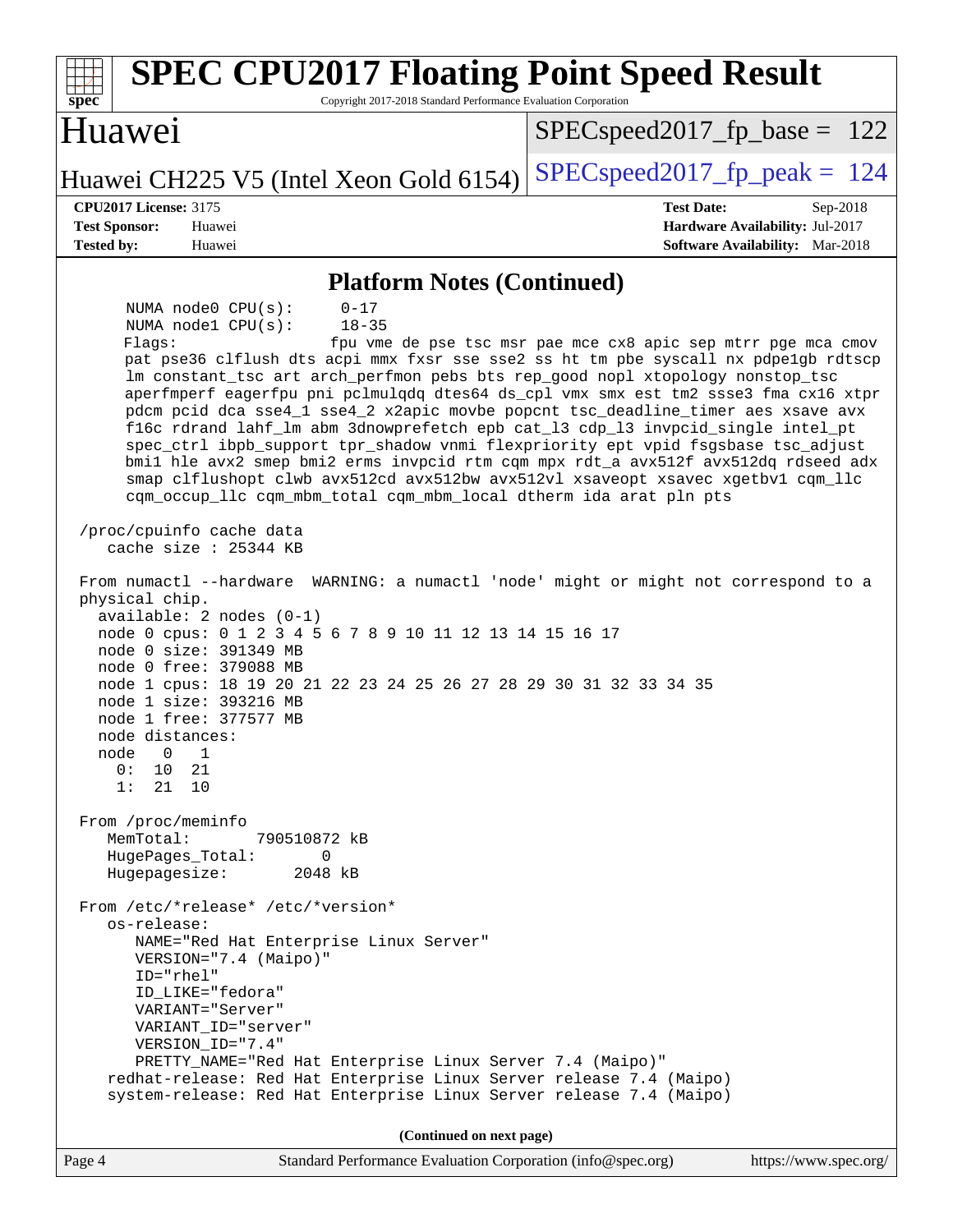### Page 5 Standard Performance Evaluation Corporation [\(info@spec.org\)](mailto:info@spec.org) <https://www.spec.org/> **[spec](http://www.spec.org/) [SPEC CPU2017 Floating Point Speed Result](http://www.spec.org/auto/cpu2017/Docs/result-fields.html#SPECCPU2017FloatingPointSpeedResult)** Copyright 2017-2018 Standard Performance Evaluation Corporation Huawei Huawei CH225 V5 (Intel Xeon Gold 6154) SPECspeed 2017 fp peak  $= 124$ SPECspeed2017 fp base =  $122$ **[CPU2017 License:](http://www.spec.org/auto/cpu2017/Docs/result-fields.html#CPU2017License)** 3175 **[Test Date:](http://www.spec.org/auto/cpu2017/Docs/result-fields.html#TestDate)** Sep-2018 **[Test Sponsor:](http://www.spec.org/auto/cpu2017/Docs/result-fields.html#TestSponsor)** Huawei **[Hardware Availability:](http://www.spec.org/auto/cpu2017/Docs/result-fields.html#HardwareAvailability)** Jul-2017 **[Tested by:](http://www.spec.org/auto/cpu2017/Docs/result-fields.html#Testedby)** Huawei **[Software Availability:](http://www.spec.org/auto/cpu2017/Docs/result-fields.html#SoftwareAvailability)** Mar-2018 **[Platform Notes \(Continued\)](http://www.spec.org/auto/cpu2017/Docs/result-fields.html#PlatformNotes)** system-release-cpe: cpe:/o:redhat:enterprise\_linux:7.4:ga:server uname -a: Linux localhost.localdomain 3.10.0-693.11.6.el7.x86\_64 #1 SMP Thu Dec 28 14:23:39 EST 2017 x86\_64 x86\_64 x86\_64 GNU/Linux run-level 3 Sep 19 16:54 SPEC is set to: /spec2017 Filesystem Type Size Used Avail Use% Mounted on /dev/sda2 xfs 720G 91G 629G 13% / Additional information from dmidecode follows. WARNING: Use caution when you interpret this section. The 'dmidecode' program reads system data which is "intended to allow hardware to be accurately determined", but the intent may not be met, as there are frequent changes to hardware, firmware, and the "DMTF SMBIOS" standard. BIOS INSYDE Corp. 0.80 06/27/2018 Memory: 24x Samsung M393A4K40BB2-CTD 32 GB 2 rank 2666 (End of data from sysinfo program) **[Compiler Version Notes](http://www.spec.org/auto/cpu2017/Docs/result-fields.html#CompilerVersionNotes)** ============================================================================== CC 619.lbm\_s(base) 638.imagick\_s(base, peak) 644.nab\_s(base, peak) ----------------------------------------------------------------------------- icc (ICC) 18.0.2 20180210 Copyright (C) 1985-2018 Intel Corporation. All rights reserved. ------------------------------------------------------------------------------ ============================================================================== CC 619.lbm\_s(peak) ----------------------------------------------------------------------------- icc (ICC) 18.0.2 20180210 Copyright (C) 1985-2018 Intel Corporation. All rights reserved. ------------------------------------------------------------------------------ ============================================================================== FC 607.cactuBSSN s(base, peak) ----------------------------------------------------------------------------- icpc (ICC) 18.0.2 20180210 Copyright (C) 1985-2018 Intel Corporation. All rights reserved. icc (ICC) 18.0.2 20180210 Copyright (C) 1985-2018 Intel Corporation. All rights reserved. ifort (IFORT) 18.0.2 20180210 **(Continued on next page)**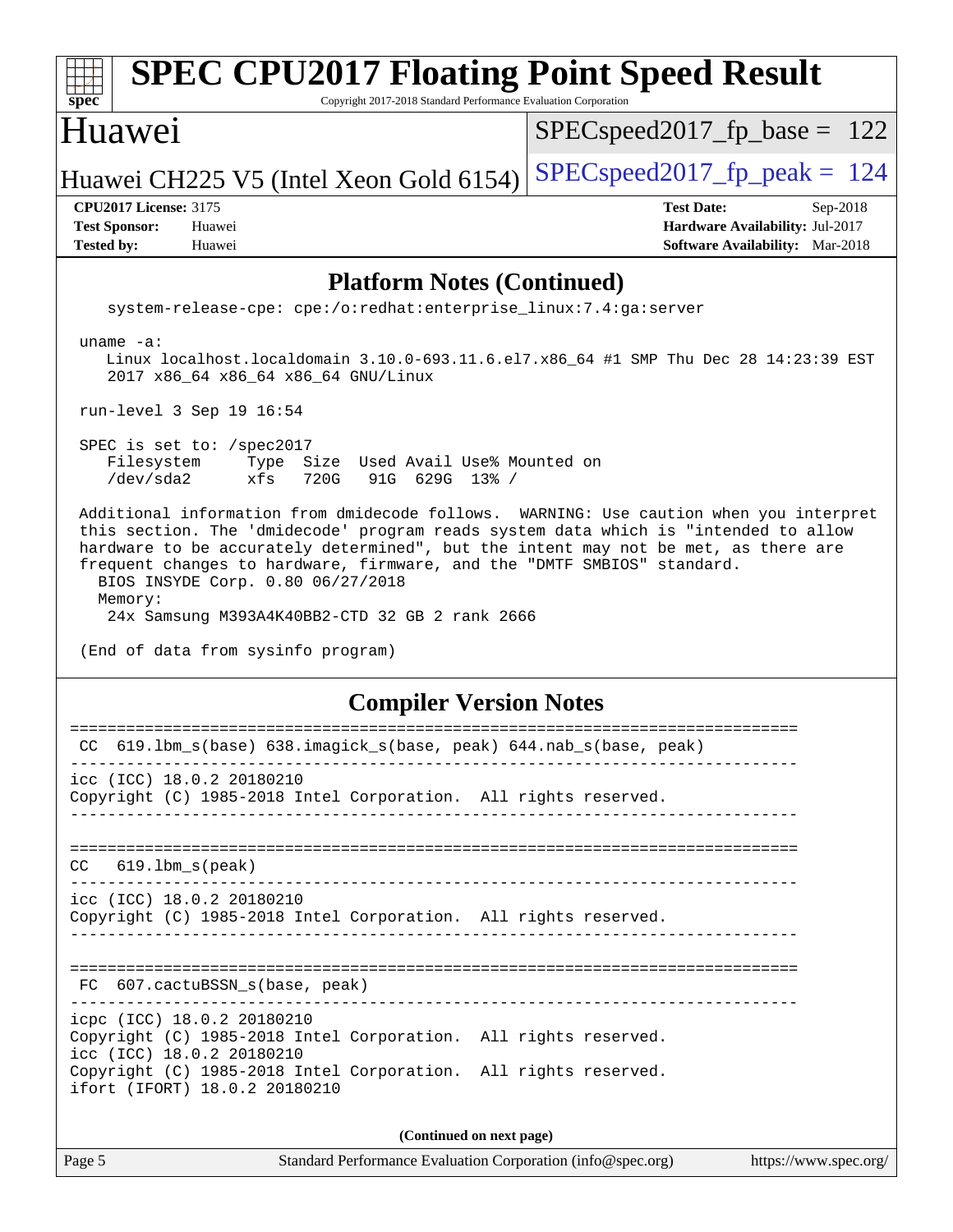| Huawei                                                                                                                        | $SPEC speed2017_fp\_base = 122$                                                                            |
|-------------------------------------------------------------------------------------------------------------------------------|------------------------------------------------------------------------------------------------------------|
| Huawei CH225 V5 (Intel Xeon Gold 6154)                                                                                        | $SPEC speed2017_fp\_peak = 124$                                                                            |
| <b>CPU2017 License: 3175</b><br><b>Test Sponsor:</b><br>Huawei<br><b>Tested by:</b><br>Huawei                                 | <b>Test Date:</b><br>Sep-2018<br>Hardware Availability: Jul-2017<br><b>Software Availability:</b> Mar-2018 |
| <b>Compiler Version Notes (Continued)</b>                                                                                     |                                                                                                            |
| Copyright (C) 1985-2018 Intel Corporation. All rights reserved.                                                               |                                                                                                            |
| 603.bwaves_s(base) 649.fotonik3d_s(base) 654.roms_s(base, peak)<br>FC.                                                        |                                                                                                            |
| ifort (IFORT) 18.0.2 20180210<br>Copyright (C) 1985-2018 Intel Corporation. All rights reserved.                              |                                                                                                            |
| 603.bwaves_s(peak) 649.fotonik3d_s(peak)<br>FC.                                                                               |                                                                                                            |
| ifort (IFORT) 18.0.2 20180210<br>Copyright (C) 1985-2018 Intel Corporation. All rights reserved.                              |                                                                                                            |
| 621.wrf_s(base) 627.cam4_s(base, peak) 628.pop2_s(base)<br>CC.                                                                |                                                                                                            |
| ifort (IFORT) 18.0.2 20180210<br>Copyright (C) 1985-2018 Intel Corporation. All rights reserved.<br>icc (ICC) 18.0.2 20180210 |                                                                                                            |
| Copyright (C) 1985-2018 Intel Corporation. All rights reserved.                                                               |                                                                                                            |
| $621.wrf_s(peak)$ $628.pop2_s(peak)$<br>CC.                                                                                   |                                                                                                            |
| ifort (IFORT) 18.0.2 20180210<br>Copyright (C) 1985-2018 Intel Corporation. All rights reserved.<br>icc (ICC) 18.0.2 20180210 |                                                                                                            |

## **[Base Compiler Invocation](http://www.spec.org/auto/cpu2017/Docs/result-fields.html#BaseCompilerInvocation)**

[C benchmarks](http://www.spec.org/auto/cpu2017/Docs/result-fields.html#Cbenchmarks): [icc -m64 -std=c11](http://www.spec.org/cpu2017/results/res2018q4/cpu2017-20180924-08937.flags.html#user_CCbase_intel_icc_64bit_c11_33ee0cdaae7deeeab2a9725423ba97205ce30f63b9926c2519791662299b76a0318f32ddfffdc46587804de3178b4f9328c46fa7c2b0cd779d7a61945c91cd35)

[Fortran benchmarks](http://www.spec.org/auto/cpu2017/Docs/result-fields.html#Fortranbenchmarks): [ifort -m64](http://www.spec.org/cpu2017/results/res2018q4/cpu2017-20180924-08937.flags.html#user_FCbase_intel_ifort_64bit_24f2bb282fbaeffd6157abe4f878425411749daecae9a33200eee2bee2fe76f3b89351d69a8130dd5949958ce389cf37ff59a95e7a40d588e8d3a57e0c3fd751)

[Benchmarks using both Fortran and C](http://www.spec.org/auto/cpu2017/Docs/result-fields.html#BenchmarksusingbothFortranandC): [ifort -m64](http://www.spec.org/cpu2017/results/res2018q4/cpu2017-20180924-08937.flags.html#user_CC_FCbase_intel_ifort_64bit_24f2bb282fbaeffd6157abe4f878425411749daecae9a33200eee2bee2fe76f3b89351d69a8130dd5949958ce389cf37ff59a95e7a40d588e8d3a57e0c3fd751) [icc -m64 -std=c11](http://www.spec.org/cpu2017/results/res2018q4/cpu2017-20180924-08937.flags.html#user_CC_FCbase_intel_icc_64bit_c11_33ee0cdaae7deeeab2a9725423ba97205ce30f63b9926c2519791662299b76a0318f32ddfffdc46587804de3178b4f9328c46fa7c2b0cd779d7a61945c91cd35)

**(Continued on next page)**

Page 6 Standard Performance Evaluation Corporation [\(info@spec.org\)](mailto:info@spec.org) <https://www.spec.org/>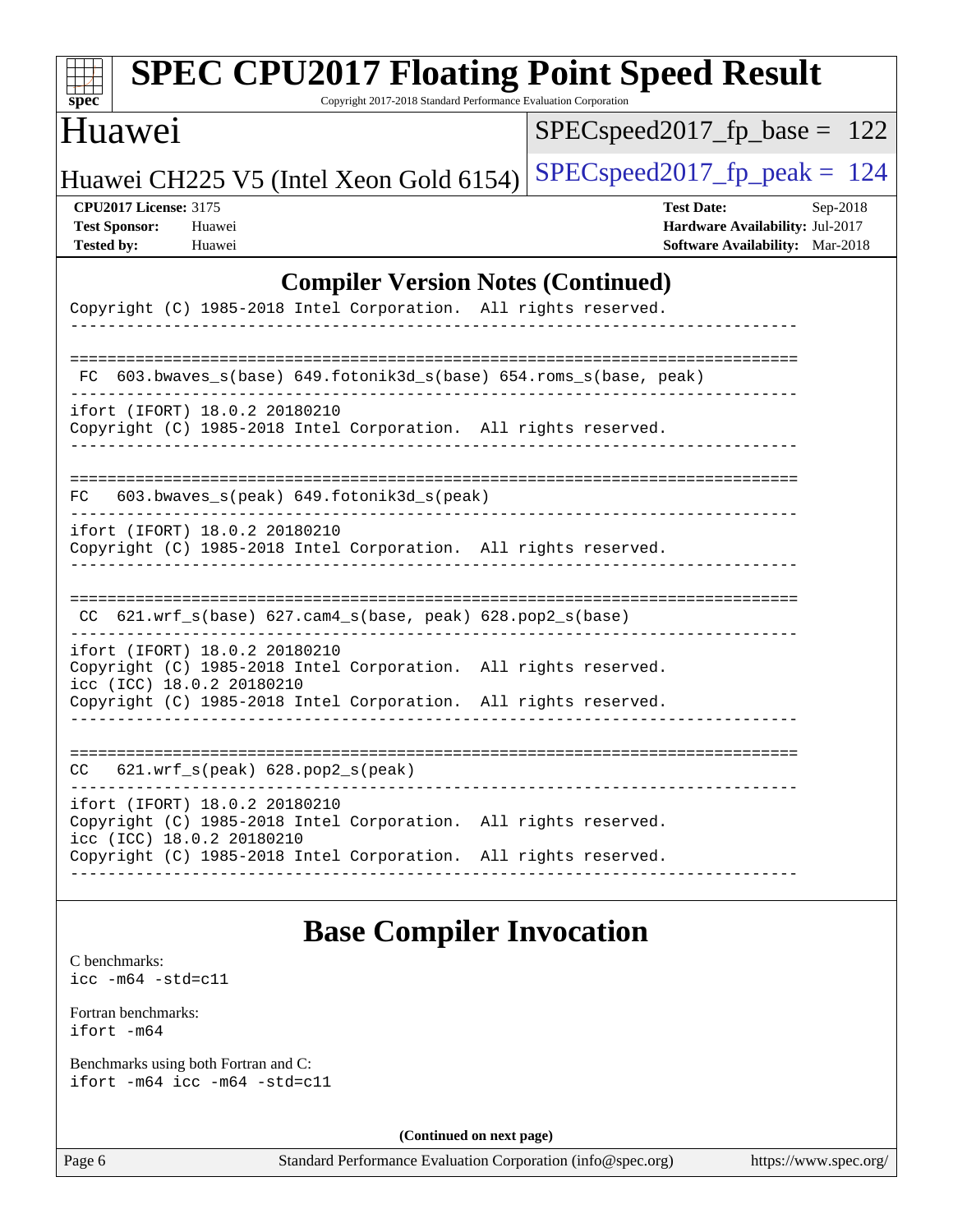

# **[SPEC CPU2017 Floating Point Speed Result](http://www.spec.org/auto/cpu2017/Docs/result-fields.html#SPECCPU2017FloatingPointSpeedResult)**

Copyright 2017-2018 Standard Performance Evaluation Corporation

### Huawei

SPECspeed2017 fp base =  $122$ 

Huawei CH225 V5 (Intel Xeon Gold 6154) SPECspeed 2017 fp peak  $= 124$ 

**[CPU2017 License:](http://www.spec.org/auto/cpu2017/Docs/result-fields.html#CPU2017License)** 3175 **[Test Date:](http://www.spec.org/auto/cpu2017/Docs/result-fields.html#TestDate)** Sep-2018 **[Test Sponsor:](http://www.spec.org/auto/cpu2017/Docs/result-fields.html#TestSponsor)** Huawei **[Hardware Availability:](http://www.spec.org/auto/cpu2017/Docs/result-fields.html#HardwareAvailability)** Jul-2017 **[Tested by:](http://www.spec.org/auto/cpu2017/Docs/result-fields.html#Testedby)** Huawei **[Software Availability:](http://www.spec.org/auto/cpu2017/Docs/result-fields.html#SoftwareAvailability)** Mar-2018

## **[Base Compiler Invocation \(Continued\)](http://www.spec.org/auto/cpu2017/Docs/result-fields.html#BaseCompilerInvocation)**

[Benchmarks using Fortran, C, and C++:](http://www.spec.org/auto/cpu2017/Docs/result-fields.html#BenchmarksusingFortranCandCXX) [icpc -m64](http://www.spec.org/cpu2017/results/res2018q4/cpu2017-20180924-08937.flags.html#user_CC_CXX_FCbase_intel_icpc_64bit_4ecb2543ae3f1412ef961e0650ca070fec7b7afdcd6ed48761b84423119d1bf6bdf5cad15b44d48e7256388bc77273b966e5eb805aefd121eb22e9299b2ec9d9) [icc -m64 -std=c11](http://www.spec.org/cpu2017/results/res2018q4/cpu2017-20180924-08937.flags.html#user_CC_CXX_FCbase_intel_icc_64bit_c11_33ee0cdaae7deeeab2a9725423ba97205ce30f63b9926c2519791662299b76a0318f32ddfffdc46587804de3178b4f9328c46fa7c2b0cd779d7a61945c91cd35) [ifort -m64](http://www.spec.org/cpu2017/results/res2018q4/cpu2017-20180924-08937.flags.html#user_CC_CXX_FCbase_intel_ifort_64bit_24f2bb282fbaeffd6157abe4f878425411749daecae9a33200eee2bee2fe76f3b89351d69a8130dd5949958ce389cf37ff59a95e7a40d588e8d3a57e0c3fd751)

### **[Base Portability Flags](http://www.spec.org/auto/cpu2017/Docs/result-fields.html#BasePortabilityFlags)**

 603.bwaves\_s: [-DSPEC\\_LP64](http://www.spec.org/cpu2017/results/res2018q4/cpu2017-20180924-08937.flags.html#suite_basePORTABILITY603_bwaves_s_DSPEC_LP64) 607.cactuBSSN\_s: [-DSPEC\\_LP64](http://www.spec.org/cpu2017/results/res2018q4/cpu2017-20180924-08937.flags.html#suite_basePORTABILITY607_cactuBSSN_s_DSPEC_LP64) 619.lbm\_s: [-DSPEC\\_LP64](http://www.spec.org/cpu2017/results/res2018q4/cpu2017-20180924-08937.flags.html#suite_basePORTABILITY619_lbm_s_DSPEC_LP64) 621.wrf\_s: [-DSPEC\\_LP64](http://www.spec.org/cpu2017/results/res2018q4/cpu2017-20180924-08937.flags.html#suite_basePORTABILITY621_wrf_s_DSPEC_LP64) [-DSPEC\\_CASE\\_FLAG](http://www.spec.org/cpu2017/results/res2018q4/cpu2017-20180924-08937.flags.html#b621.wrf_s_baseCPORTABILITY_DSPEC_CASE_FLAG) [-convert big\\_endian](http://www.spec.org/cpu2017/results/res2018q4/cpu2017-20180924-08937.flags.html#user_baseFPORTABILITY621_wrf_s_convert_big_endian_c3194028bc08c63ac5d04de18c48ce6d347e4e562e8892b8bdbdc0214820426deb8554edfa529a3fb25a586e65a3d812c835984020483e7e73212c4d31a38223) 627.cam4\_s: [-DSPEC\\_LP64](http://www.spec.org/cpu2017/results/res2018q4/cpu2017-20180924-08937.flags.html#suite_basePORTABILITY627_cam4_s_DSPEC_LP64) [-DSPEC\\_CASE\\_FLAG](http://www.spec.org/cpu2017/results/res2018q4/cpu2017-20180924-08937.flags.html#b627.cam4_s_baseCPORTABILITY_DSPEC_CASE_FLAG) 628.pop2\_s: [-DSPEC\\_LP64](http://www.spec.org/cpu2017/results/res2018q4/cpu2017-20180924-08937.flags.html#suite_basePORTABILITY628_pop2_s_DSPEC_LP64) [-DSPEC\\_CASE\\_FLAG](http://www.spec.org/cpu2017/results/res2018q4/cpu2017-20180924-08937.flags.html#b628.pop2_s_baseCPORTABILITY_DSPEC_CASE_FLAG) [-convert big\\_endian](http://www.spec.org/cpu2017/results/res2018q4/cpu2017-20180924-08937.flags.html#user_baseFPORTABILITY628_pop2_s_convert_big_endian_c3194028bc08c63ac5d04de18c48ce6d347e4e562e8892b8bdbdc0214820426deb8554edfa529a3fb25a586e65a3d812c835984020483e7e73212c4d31a38223) [-assume byterecl](http://www.spec.org/cpu2017/results/res2018q4/cpu2017-20180924-08937.flags.html#user_baseFPORTABILITY628_pop2_s_assume_byterecl_7e47d18b9513cf18525430bbf0f2177aa9bf368bc7a059c09b2c06a34b53bd3447c950d3f8d6c70e3faf3a05c8557d66a5798b567902e8849adc142926523472) 638.imagick\_s: [-DSPEC\\_LP64](http://www.spec.org/cpu2017/results/res2018q4/cpu2017-20180924-08937.flags.html#suite_basePORTABILITY638_imagick_s_DSPEC_LP64) 644.nab\_s: [-DSPEC\\_LP64](http://www.spec.org/cpu2017/results/res2018q4/cpu2017-20180924-08937.flags.html#suite_basePORTABILITY644_nab_s_DSPEC_LP64) 649.fotonik3d\_s: [-DSPEC\\_LP64](http://www.spec.org/cpu2017/results/res2018q4/cpu2017-20180924-08937.flags.html#suite_basePORTABILITY649_fotonik3d_s_DSPEC_LP64) 654.roms\_s: [-DSPEC\\_LP64](http://www.spec.org/cpu2017/results/res2018q4/cpu2017-20180924-08937.flags.html#suite_basePORTABILITY654_roms_s_DSPEC_LP64)

### **[Base Optimization Flags](http://www.spec.org/auto/cpu2017/Docs/result-fields.html#BaseOptimizationFlags)**

#### [C benchmarks](http://www.spec.org/auto/cpu2017/Docs/result-fields.html#Cbenchmarks):

[-Wl,-z,muldefs](http://www.spec.org/cpu2017/results/res2018q4/cpu2017-20180924-08937.flags.html#user_CCbase_link_force_multiple1_b4cbdb97b34bdee9ceefcfe54f4c8ea74255f0b02a4b23e853cdb0e18eb4525ac79b5a88067c842dd0ee6996c24547a27a4b99331201badda8798ef8a743f577) [-xCORE-AVX2](http://www.spec.org/cpu2017/results/res2018q4/cpu2017-20180924-08937.flags.html#user_CCbase_f-xCORE-AVX2) [-ipo](http://www.spec.org/cpu2017/results/res2018q4/cpu2017-20180924-08937.flags.html#user_CCbase_f-ipo) [-O3](http://www.spec.org/cpu2017/results/res2018q4/cpu2017-20180924-08937.flags.html#user_CCbase_f-O3) [-no-prec-div](http://www.spec.org/cpu2017/results/res2018q4/cpu2017-20180924-08937.flags.html#user_CCbase_f-no-prec-div) [-qopt-prefetch](http://www.spec.org/cpu2017/results/res2018q4/cpu2017-20180924-08937.flags.html#user_CCbase_f-qopt-prefetch) [-ffinite-math-only](http://www.spec.org/cpu2017/results/res2018q4/cpu2017-20180924-08937.flags.html#user_CCbase_f_finite_math_only_cb91587bd2077682c4b38af759c288ed7c732db004271a9512da14a4f8007909a5f1427ecbf1a0fb78ff2a814402c6114ac565ca162485bbcae155b5e4258871) [-qopt-mem-layout-trans=3](http://www.spec.org/cpu2017/results/res2018q4/cpu2017-20180924-08937.flags.html#user_CCbase_f-qopt-mem-layout-trans_de80db37974c74b1f0e20d883f0b675c88c3b01e9d123adea9b28688d64333345fb62bc4a798493513fdb68f60282f9a726aa07f478b2f7113531aecce732043) [-qopenmp](http://www.spec.org/cpu2017/results/res2018q4/cpu2017-20180924-08937.flags.html#user_CCbase_qopenmp_16be0c44f24f464004c6784a7acb94aca937f053568ce72f94b139a11c7c168634a55f6653758ddd83bcf7b8463e8028bb0b48b77bcddc6b78d5d95bb1df2967) [-DSPEC\\_OPENMP](http://www.spec.org/cpu2017/results/res2018q4/cpu2017-20180924-08937.flags.html#suite_CCbase_DSPEC_OPENMP) [-L/usr/local/je5.0.1-64/lib](http://www.spec.org/cpu2017/results/res2018q4/cpu2017-20180924-08937.flags.html#user_CCbase_jemalloc_link_path64_4b10a636b7bce113509b17f3bd0d6226c5fb2346b9178c2d0232c14f04ab830f976640479e5c33dc2bcbbdad86ecfb6634cbbd4418746f06f368b512fced5394) [-ljemalloc](http://www.spec.org/cpu2017/results/res2018q4/cpu2017-20180924-08937.flags.html#user_CCbase_jemalloc_link_lib_d1249b907c500fa1c0672f44f562e3d0f79738ae9e3c4a9c376d49f265a04b9c99b167ecedbf6711b3085be911c67ff61f150a17b3472be731631ba4d0471706)

#### [Fortran benchmarks](http://www.spec.org/auto/cpu2017/Docs/result-fields.html#Fortranbenchmarks):

[-Wl,-z,muldefs](http://www.spec.org/cpu2017/results/res2018q4/cpu2017-20180924-08937.flags.html#user_FCbase_link_force_multiple1_b4cbdb97b34bdee9ceefcfe54f4c8ea74255f0b02a4b23e853cdb0e18eb4525ac79b5a88067c842dd0ee6996c24547a27a4b99331201badda8798ef8a743f577) [-DSPEC\\_OPENMP](http://www.spec.org/cpu2017/results/res2018q4/cpu2017-20180924-08937.flags.html#suite_FCbase_DSPEC_OPENMP) [-xCORE-AVX2](http://www.spec.org/cpu2017/results/res2018q4/cpu2017-20180924-08937.flags.html#user_FCbase_f-xCORE-AVX2) [-ipo](http://www.spec.org/cpu2017/results/res2018q4/cpu2017-20180924-08937.flags.html#user_FCbase_f-ipo) [-O3](http://www.spec.org/cpu2017/results/res2018q4/cpu2017-20180924-08937.flags.html#user_FCbase_f-O3) [-no-prec-div](http://www.spec.org/cpu2017/results/res2018q4/cpu2017-20180924-08937.flags.html#user_FCbase_f-no-prec-div) [-qopt-prefetch](http://www.spec.org/cpu2017/results/res2018q4/cpu2017-20180924-08937.flags.html#user_FCbase_f-qopt-prefetch) [-ffinite-math-only](http://www.spec.org/cpu2017/results/res2018q4/cpu2017-20180924-08937.flags.html#user_FCbase_f_finite_math_only_cb91587bd2077682c4b38af759c288ed7c732db004271a9512da14a4f8007909a5f1427ecbf1a0fb78ff2a814402c6114ac565ca162485bbcae155b5e4258871) [-qopt-mem-layout-trans=3](http://www.spec.org/cpu2017/results/res2018q4/cpu2017-20180924-08937.flags.html#user_FCbase_f-qopt-mem-layout-trans_de80db37974c74b1f0e20d883f0b675c88c3b01e9d123adea9b28688d64333345fb62bc4a798493513fdb68f60282f9a726aa07f478b2f7113531aecce732043) [-qopenmp](http://www.spec.org/cpu2017/results/res2018q4/cpu2017-20180924-08937.flags.html#user_FCbase_qopenmp_16be0c44f24f464004c6784a7acb94aca937f053568ce72f94b139a11c7c168634a55f6653758ddd83bcf7b8463e8028bb0b48b77bcddc6b78d5d95bb1df2967) [-nostandard-realloc-lhs](http://www.spec.org/cpu2017/results/res2018q4/cpu2017-20180924-08937.flags.html#user_FCbase_f_2003_std_realloc_82b4557e90729c0f113870c07e44d33d6f5a304b4f63d4c15d2d0f1fab99f5daaed73bdb9275d9ae411527f28b936061aa8b9c8f2d63842963b95c9dd6426b8a) [-L/usr/local/je5.0.1-64/lib](http://www.spec.org/cpu2017/results/res2018q4/cpu2017-20180924-08937.flags.html#user_FCbase_jemalloc_link_path64_4b10a636b7bce113509b17f3bd0d6226c5fb2346b9178c2d0232c14f04ab830f976640479e5c33dc2bcbbdad86ecfb6634cbbd4418746f06f368b512fced5394) [-ljemalloc](http://www.spec.org/cpu2017/results/res2018q4/cpu2017-20180924-08937.flags.html#user_FCbase_jemalloc_link_lib_d1249b907c500fa1c0672f44f562e3d0f79738ae9e3c4a9c376d49f265a04b9c99b167ecedbf6711b3085be911c67ff61f150a17b3472be731631ba4d0471706)

#### [Benchmarks using both Fortran and C](http://www.spec.org/auto/cpu2017/Docs/result-fields.html#BenchmarksusingbothFortranandC):

[-Wl,-z,muldefs](http://www.spec.org/cpu2017/results/res2018q4/cpu2017-20180924-08937.flags.html#user_CC_FCbase_link_force_multiple1_b4cbdb97b34bdee9ceefcfe54f4c8ea74255f0b02a4b23e853cdb0e18eb4525ac79b5a88067c842dd0ee6996c24547a27a4b99331201badda8798ef8a743f577) [-xCORE-AVX2](http://www.spec.org/cpu2017/results/res2018q4/cpu2017-20180924-08937.flags.html#user_CC_FCbase_f-xCORE-AVX2) [-ipo](http://www.spec.org/cpu2017/results/res2018q4/cpu2017-20180924-08937.flags.html#user_CC_FCbase_f-ipo) [-O3](http://www.spec.org/cpu2017/results/res2018q4/cpu2017-20180924-08937.flags.html#user_CC_FCbase_f-O3) [-no-prec-div](http://www.spec.org/cpu2017/results/res2018q4/cpu2017-20180924-08937.flags.html#user_CC_FCbase_f-no-prec-div) [-qopt-prefetch](http://www.spec.org/cpu2017/results/res2018q4/cpu2017-20180924-08937.flags.html#user_CC_FCbase_f-qopt-prefetch) [-ffinite-math-only](http://www.spec.org/cpu2017/results/res2018q4/cpu2017-20180924-08937.flags.html#user_CC_FCbase_f_finite_math_only_cb91587bd2077682c4b38af759c288ed7c732db004271a9512da14a4f8007909a5f1427ecbf1a0fb78ff2a814402c6114ac565ca162485bbcae155b5e4258871) [-qopt-mem-layout-trans=3](http://www.spec.org/cpu2017/results/res2018q4/cpu2017-20180924-08937.flags.html#user_CC_FCbase_f-qopt-mem-layout-trans_de80db37974c74b1f0e20d883f0b675c88c3b01e9d123adea9b28688d64333345fb62bc4a798493513fdb68f60282f9a726aa07f478b2f7113531aecce732043) [-qopenmp](http://www.spec.org/cpu2017/results/res2018q4/cpu2017-20180924-08937.flags.html#user_CC_FCbase_qopenmp_16be0c44f24f464004c6784a7acb94aca937f053568ce72f94b139a11c7c168634a55f6653758ddd83bcf7b8463e8028bb0b48b77bcddc6b78d5d95bb1df2967) [-DSPEC\\_OPENMP](http://www.spec.org/cpu2017/results/res2018q4/cpu2017-20180924-08937.flags.html#suite_CC_FCbase_DSPEC_OPENMP) [-nostandard-realloc-lhs](http://www.spec.org/cpu2017/results/res2018q4/cpu2017-20180924-08937.flags.html#user_CC_FCbase_f_2003_std_realloc_82b4557e90729c0f113870c07e44d33d6f5a304b4f63d4c15d2d0f1fab99f5daaed73bdb9275d9ae411527f28b936061aa8b9c8f2d63842963b95c9dd6426b8a) [-L/usr/local/je5.0.1-64/lib](http://www.spec.org/cpu2017/results/res2018q4/cpu2017-20180924-08937.flags.html#user_CC_FCbase_jemalloc_link_path64_4b10a636b7bce113509b17f3bd0d6226c5fb2346b9178c2d0232c14f04ab830f976640479e5c33dc2bcbbdad86ecfb6634cbbd4418746f06f368b512fced5394) [-ljemalloc](http://www.spec.org/cpu2017/results/res2018q4/cpu2017-20180924-08937.flags.html#user_CC_FCbase_jemalloc_link_lib_d1249b907c500fa1c0672f44f562e3d0f79738ae9e3c4a9c376d49f265a04b9c99b167ecedbf6711b3085be911c67ff61f150a17b3472be731631ba4d0471706)

#### [Benchmarks using Fortran, C, and C++:](http://www.spec.org/auto/cpu2017/Docs/result-fields.html#BenchmarksusingFortranCandCXX)

[-Wl,-z,muldefs](http://www.spec.org/cpu2017/results/res2018q4/cpu2017-20180924-08937.flags.html#user_CC_CXX_FCbase_link_force_multiple1_b4cbdb97b34bdee9ceefcfe54f4c8ea74255f0b02a4b23e853cdb0e18eb4525ac79b5a88067c842dd0ee6996c24547a27a4b99331201badda8798ef8a743f577) [-xCORE-AVX2](http://www.spec.org/cpu2017/results/res2018q4/cpu2017-20180924-08937.flags.html#user_CC_CXX_FCbase_f-xCORE-AVX2) [-ipo](http://www.spec.org/cpu2017/results/res2018q4/cpu2017-20180924-08937.flags.html#user_CC_CXX_FCbase_f-ipo) [-O3](http://www.spec.org/cpu2017/results/res2018q4/cpu2017-20180924-08937.flags.html#user_CC_CXX_FCbase_f-O3) [-no-prec-div](http://www.spec.org/cpu2017/results/res2018q4/cpu2017-20180924-08937.flags.html#user_CC_CXX_FCbase_f-no-prec-div) [-qopt-prefetch](http://www.spec.org/cpu2017/results/res2018q4/cpu2017-20180924-08937.flags.html#user_CC_CXX_FCbase_f-qopt-prefetch) [-ffinite-math-only](http://www.spec.org/cpu2017/results/res2018q4/cpu2017-20180924-08937.flags.html#user_CC_CXX_FCbase_f_finite_math_only_cb91587bd2077682c4b38af759c288ed7c732db004271a9512da14a4f8007909a5f1427ecbf1a0fb78ff2a814402c6114ac565ca162485bbcae155b5e4258871) [-qopt-mem-layout-trans=3](http://www.spec.org/cpu2017/results/res2018q4/cpu2017-20180924-08937.flags.html#user_CC_CXX_FCbase_f-qopt-mem-layout-trans_de80db37974c74b1f0e20d883f0b675c88c3b01e9d123adea9b28688d64333345fb62bc4a798493513fdb68f60282f9a726aa07f478b2f7113531aecce732043) [-qopenmp](http://www.spec.org/cpu2017/results/res2018q4/cpu2017-20180924-08937.flags.html#user_CC_CXX_FCbase_qopenmp_16be0c44f24f464004c6784a7acb94aca937f053568ce72f94b139a11c7c168634a55f6653758ddd83bcf7b8463e8028bb0b48b77bcddc6b78d5d95bb1df2967) [-DSPEC\\_OPENMP](http://www.spec.org/cpu2017/results/res2018q4/cpu2017-20180924-08937.flags.html#suite_CC_CXX_FCbase_DSPEC_OPENMP) [-nostandard-realloc-lhs](http://www.spec.org/cpu2017/results/res2018q4/cpu2017-20180924-08937.flags.html#user_CC_CXX_FCbase_f_2003_std_realloc_82b4557e90729c0f113870c07e44d33d6f5a304b4f63d4c15d2d0f1fab99f5daaed73bdb9275d9ae411527f28b936061aa8b9c8f2d63842963b95c9dd6426b8a) [-L/usr/local/je5.0.1-64/lib](http://www.spec.org/cpu2017/results/res2018q4/cpu2017-20180924-08937.flags.html#user_CC_CXX_FCbase_jemalloc_link_path64_4b10a636b7bce113509b17f3bd0d6226c5fb2346b9178c2d0232c14f04ab830f976640479e5c33dc2bcbbdad86ecfb6634cbbd4418746f06f368b512fced5394) [-ljemalloc](http://www.spec.org/cpu2017/results/res2018q4/cpu2017-20180924-08937.flags.html#user_CC_CXX_FCbase_jemalloc_link_lib_d1249b907c500fa1c0672f44f562e3d0f79738ae9e3c4a9c376d49f265a04b9c99b167ecedbf6711b3085be911c67ff61f150a17b3472be731631ba4d0471706)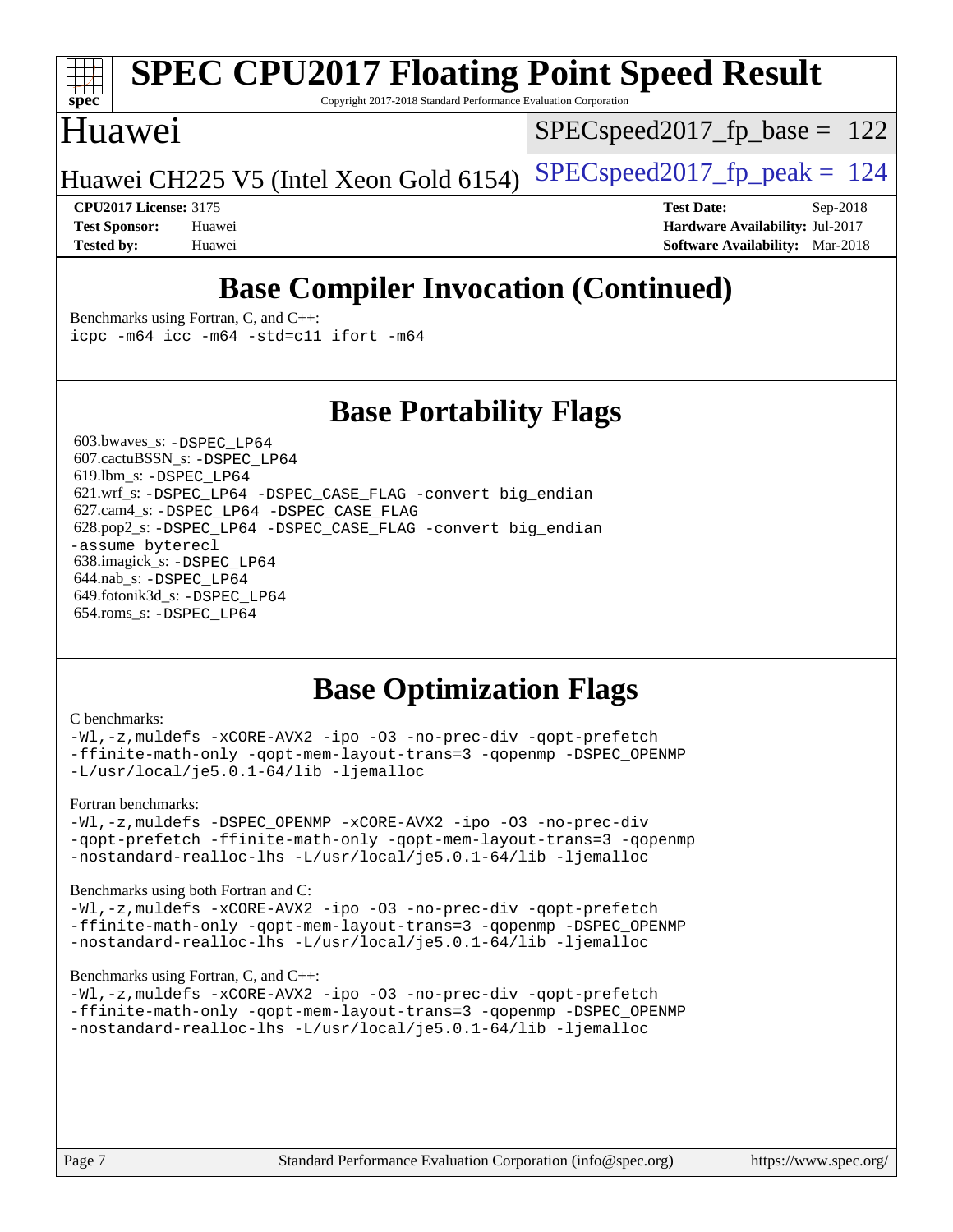# **[spec](http://www.spec.org/)**

# **[SPEC CPU2017 Floating Point Speed Result](http://www.spec.org/auto/cpu2017/Docs/result-fields.html#SPECCPU2017FloatingPointSpeedResult)**

Copyright 2017-2018 Standard Performance Evaluation Corporation

### Huawei

SPECspeed2017 fp base =  $122$ 

### Huawei CH225 V5 (Intel Xeon Gold 6154) SPECspeed2017\_fp\_peak  $= 124$

**[Tested by:](http://www.spec.org/auto/cpu2017/Docs/result-fields.html#Testedby)** Huawei **[Software Availability:](http://www.spec.org/auto/cpu2017/Docs/result-fields.html#SoftwareAvailability)** Mar-2018

**[CPU2017 License:](http://www.spec.org/auto/cpu2017/Docs/result-fields.html#CPU2017License)** 3175 **[Test Date:](http://www.spec.org/auto/cpu2017/Docs/result-fields.html#TestDate)** Sep-2018 **[Test Sponsor:](http://www.spec.org/auto/cpu2017/Docs/result-fields.html#TestSponsor)** Huawei **[Hardware Availability:](http://www.spec.org/auto/cpu2017/Docs/result-fields.html#HardwareAvailability)** Jul-2017

## **[Peak Compiler Invocation](http://www.spec.org/auto/cpu2017/Docs/result-fields.html#PeakCompilerInvocation)**

[C benchmarks](http://www.spec.org/auto/cpu2017/Docs/result-fields.html#Cbenchmarks): [icc -m64 -std=c11](http://www.spec.org/cpu2017/results/res2018q4/cpu2017-20180924-08937.flags.html#user_CCpeak_intel_icc_64bit_c11_33ee0cdaae7deeeab2a9725423ba97205ce30f63b9926c2519791662299b76a0318f32ddfffdc46587804de3178b4f9328c46fa7c2b0cd779d7a61945c91cd35)

[Fortran benchmarks](http://www.spec.org/auto/cpu2017/Docs/result-fields.html#Fortranbenchmarks): [ifort -m64](http://www.spec.org/cpu2017/results/res2018q4/cpu2017-20180924-08937.flags.html#user_FCpeak_intel_ifort_64bit_24f2bb282fbaeffd6157abe4f878425411749daecae9a33200eee2bee2fe76f3b89351d69a8130dd5949958ce389cf37ff59a95e7a40d588e8d3a57e0c3fd751)

[Benchmarks using both Fortran and C](http://www.spec.org/auto/cpu2017/Docs/result-fields.html#BenchmarksusingbothFortranandC): [ifort -m64](http://www.spec.org/cpu2017/results/res2018q4/cpu2017-20180924-08937.flags.html#user_CC_FCpeak_intel_ifort_64bit_24f2bb282fbaeffd6157abe4f878425411749daecae9a33200eee2bee2fe76f3b89351d69a8130dd5949958ce389cf37ff59a95e7a40d588e8d3a57e0c3fd751) [icc -m64 -std=c11](http://www.spec.org/cpu2017/results/res2018q4/cpu2017-20180924-08937.flags.html#user_CC_FCpeak_intel_icc_64bit_c11_33ee0cdaae7deeeab2a9725423ba97205ce30f63b9926c2519791662299b76a0318f32ddfffdc46587804de3178b4f9328c46fa7c2b0cd779d7a61945c91cd35)

[Benchmarks using Fortran, C, and C++:](http://www.spec.org/auto/cpu2017/Docs/result-fields.html#BenchmarksusingFortranCandCXX) [icpc -m64](http://www.spec.org/cpu2017/results/res2018q4/cpu2017-20180924-08937.flags.html#user_CC_CXX_FCpeak_intel_icpc_64bit_4ecb2543ae3f1412ef961e0650ca070fec7b7afdcd6ed48761b84423119d1bf6bdf5cad15b44d48e7256388bc77273b966e5eb805aefd121eb22e9299b2ec9d9) [icc -m64 -std=c11](http://www.spec.org/cpu2017/results/res2018q4/cpu2017-20180924-08937.flags.html#user_CC_CXX_FCpeak_intel_icc_64bit_c11_33ee0cdaae7deeeab2a9725423ba97205ce30f63b9926c2519791662299b76a0318f32ddfffdc46587804de3178b4f9328c46fa7c2b0cd779d7a61945c91cd35) [ifort -m64](http://www.spec.org/cpu2017/results/res2018q4/cpu2017-20180924-08937.flags.html#user_CC_CXX_FCpeak_intel_ifort_64bit_24f2bb282fbaeffd6157abe4f878425411749daecae9a33200eee2bee2fe76f3b89351d69a8130dd5949958ce389cf37ff59a95e7a40d588e8d3a57e0c3fd751)

### **[Peak Portability Flags](http://www.spec.org/auto/cpu2017/Docs/result-fields.html#PeakPortabilityFlags)**

Same as Base Portability Flags

### **[Peak Optimization Flags](http://www.spec.org/auto/cpu2017/Docs/result-fields.html#PeakOptimizationFlags)**

[C benchmarks](http://www.spec.org/auto/cpu2017/Docs/result-fields.html#Cbenchmarks):

619.lbm\_s: basepeak = yes

```
 638.imagick_s: -xCORE-AVX2 -ipo -O3 -no-prec-div -qopt-prefetch
-ffinite-math-only -qopt-mem-layout-trans=3 -qopenmp
-DSPEC_OPENMP
```
 $644.nab$ <sub>S</sub>: basepeak = yes

[Fortran benchmarks](http://www.spec.org/auto/cpu2017/Docs/result-fields.html#Fortranbenchmarks):

```
 603.bwaves_s: -prof-gen(pass 1) -prof-use(pass 2) -DSPEC_SUPPRESS_OPENMP
-DSPEC_OPENMP -O2 -xCORE-AVX2 -qopt-prefetch -ipo -O3
-ffinite-math-only -no-prec-div -qopt-mem-layout-trans=3
-qopenmp -nostandard-realloc-lhs
```
649.fotonik3d\_s: basepeak = yes

654.roms\_s: basepeak = yes

[Benchmarks using both Fortran and C](http://www.spec.org/auto/cpu2017/Docs/result-fields.html#BenchmarksusingbothFortranandC):

**(Continued on next page)**